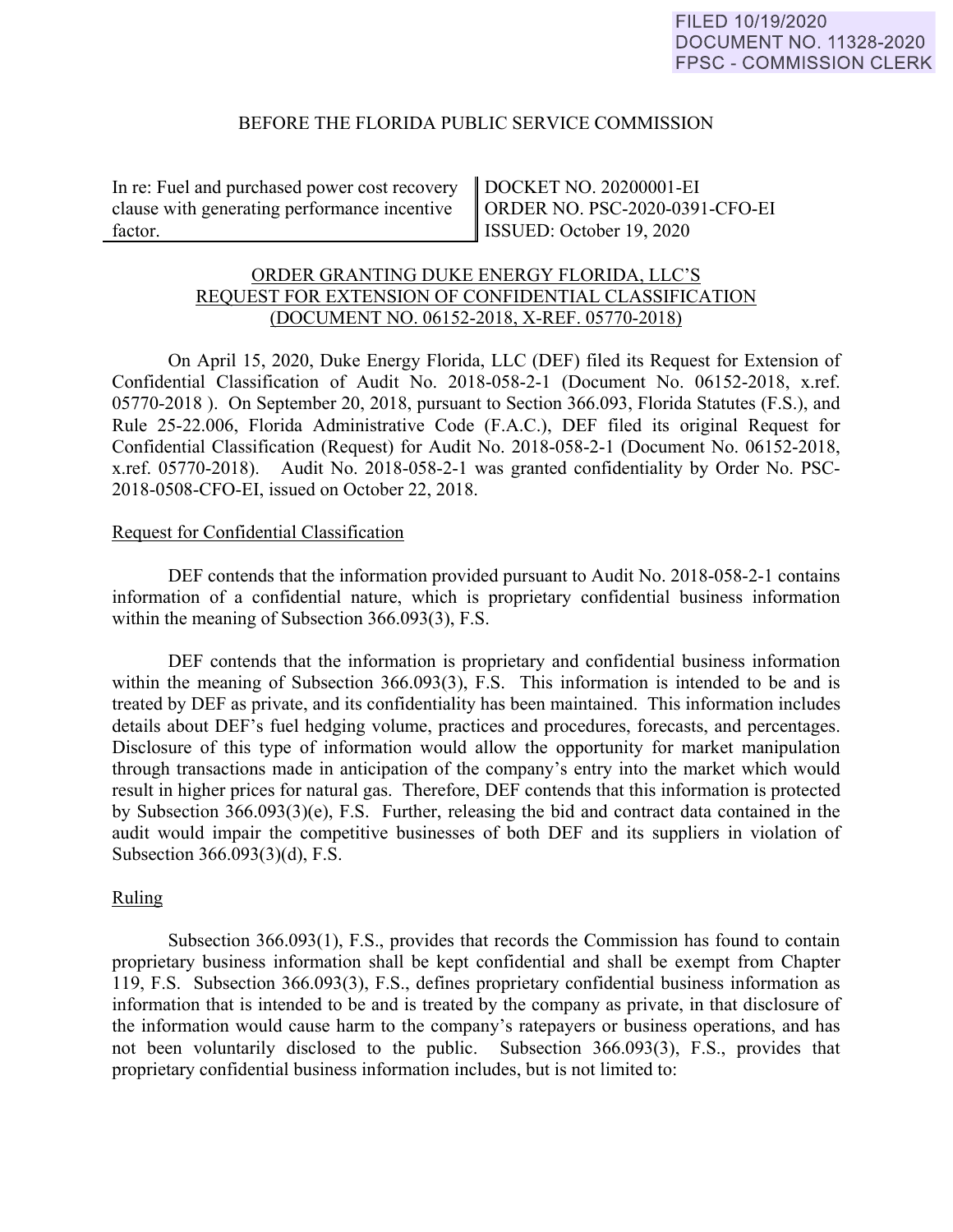(d) Information concerning bids or other contractual data, the disclosure of which would impair the efforts of the public utility or its affiliates to contract for goods or service on favorable terms.

(e) Information relating to competitive interests, the disclosure of which would impair the competitive business of the provider of the information.

Nothing has changed since the classification of the Audit No. 2018-058-2-1 materials as confidential in October 2018. Upon review, it appears the above-referenced information continues to satisfy the criteria set forth in Subsection 366.093(3), F.S., for classification as proprietary confidential business information. The information described above appears to be information concerning fuel hedging volume, practices and procedures, forecasts, and percentages, the disclosure of which could impair the competitive business of both DEF and its vendors. Thus, the information identified in Document No. 06152-2018, x.ref. 05770-2018, shall continue to be granted confidential classification.

Pursuant to Subsection 366.093(4), F.S., the information for which confidential classification is granted herein shall remain protected from disclosure for a period of up to 18 months from the date of issuance of this Order. At the conclusion of the 18-month period, the confidential information will no longer be exempt from Subsection 119.07(1), F.S., unless DEF or another affected person shows, and the Commission finds, that the records continue to contain proprietary confidential business information.

Based on the foregoing, it is hereby

 ORDERED by Andrew Giles Fay, as Prehearing Officer, that Duke Energy Florida, LLC's Request for Extension of Confidential Classification for portions of Audit No. 2018-058- 2-1 (Document No. 06152-2018, x.ref., 05770-2018) is granted. It is further

 ORDERED that the information in Document No. 06152-2018, x.ref., 05770-2018, for which confidential classification has been granted, shall remain protected from disclosure for a period of up to 18 months from the date of issuance of this Order. It is further

 ORDERED that this Order shall be the only notification by the Commission to the parties of the date of declassification of the materials discussed herein.